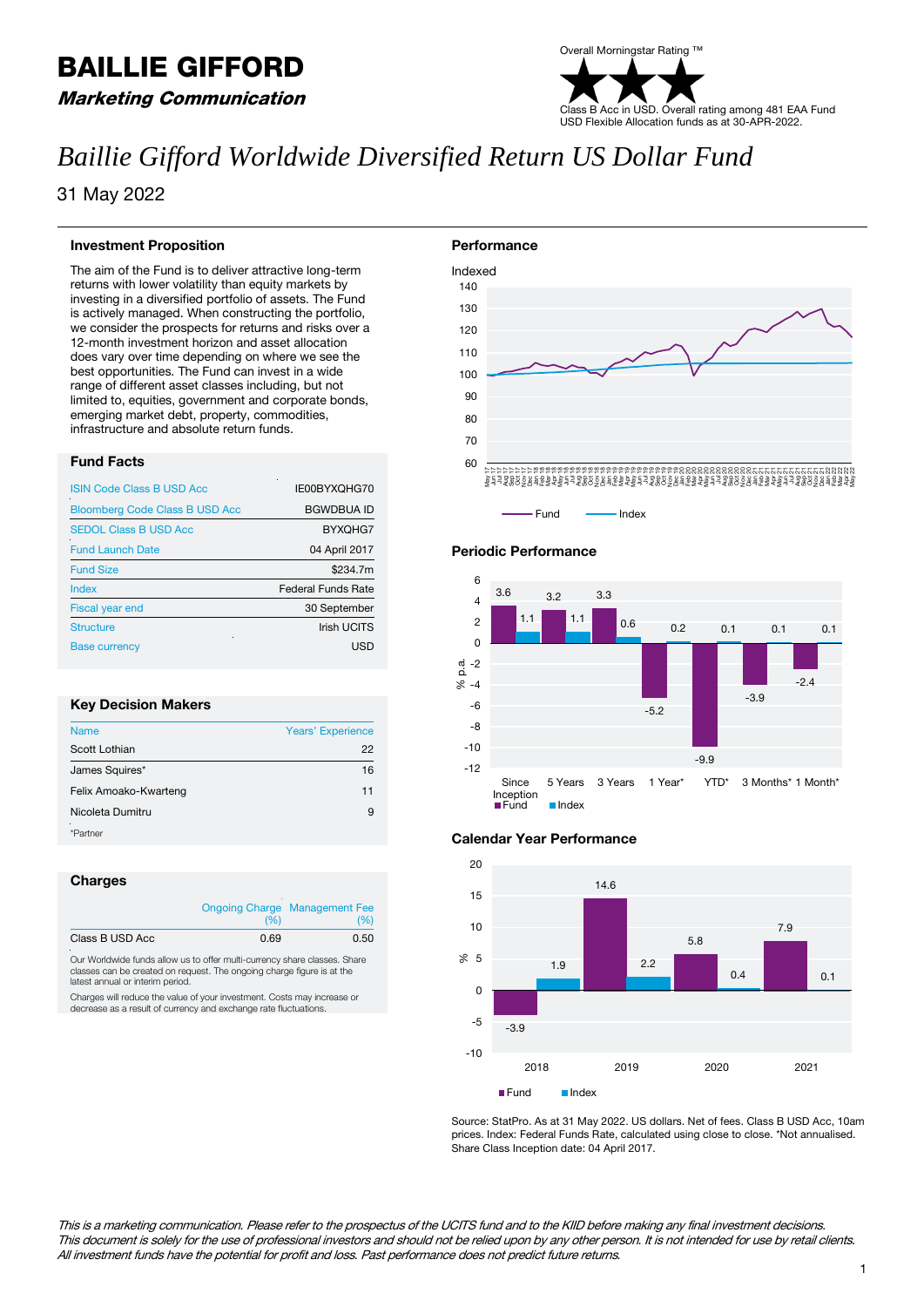#### **Asset Allocation**



|                |                                             | %    |
|----------------|---------------------------------------------|------|
| $\mathbf{1}$   | <b>Listed Equities</b>                      | 22.1 |
| $\overline{2}$ | Property                                    | 10.3 |
| 3              | <b>High Yield Credit</b>                    | 8.6  |
| 4              | <b>Investment Grade Bonds</b>               | 1.1  |
| 5              | <b>Structured Finance</b>                   | 5.3  |
| 6              | Commodities                                 | 2.9  |
| 7              | <b>Emerging Market Bonds Local Currency</b> | 3.3  |
| 8              | <b>Emerging Market Bonds Hard Currency</b>  | 2.9  |
| 9              | Infrastructure                              | 20.4 |
| 10             | <b>Government Bonds</b>                     | 5.6  |
| 11             | Absolute Return                             | 10.5 |
| 12             | <b>Active Currency</b>                      | 0.2  |
| 13             | <b>Cash and Equivalents</b>                 | 6.9  |
|                |                                             |      |

When calculating the asset class weightings, all futures positions are included at 0% weight.

#### **Discrete Performance**

|              |     | 31/03/17- 31/03/18- 31/03/19- 31/03/20- 31/03/21-<br>31/03/18 31/03/19 31/03/20 31/03/21 31/03/22 |        |     |     |
|--------------|-----|---------------------------------------------------------------------------------------------------|--------|-----|-----|
| Fund Net (%) | N/A | 19                                                                                                | $-6.1$ | 199 | 2.4 |
| Index $(\%)$ | N/A | 21                                                                                                | 19     | 0.1 | 0.1 |

#### **Awards and Ratings**

As at 30 April 2022



Lipper Ratings for Total Return is supplied by Lipper, a Refinitiv Company. Copyright 2022 © Refinitiv. All rights reserved. Lipper shall not be liable for any errors or delays in the content, or for any actions taken in reliance thereto. Lipper rating based on representative shareclass.

#### **Top Ten Holdings**

|                | <b>Holdings</b>                                                          | % of Total Assets |
|----------------|--------------------------------------------------------------------------|-------------------|
|                | <b>Baillie Gifford Cyclical Recovery Equity</b>                          | 5.0               |
| $\overline{2}$ | Fair Oaks Senior CLO Note                                                | 3.4               |
| 3              | Baillie Gifford Emerging Markets Bond Fund                               | 3.3               |
| $\overline{4}$ | <b>Baillie Gifford Emerging Markets Leading</b><br><b>Companies Fund</b> | 3.3               |
| 5              | Citigroup Volatility Carry ETN (c)                                       | 3.3               |
| 6              | Blackrock Asian High Yield Bond Fund                                     | 2.8               |
| 7              | Baillie Gifford Worldwide Sustainable Emerging<br>Markets Bond Fund      | 2.5               |
| 8              | Ashmore Asian High Yield Bond Fund Acc                                   | 2.1               |
| 9              | Citigroup Interest Rate Volatility ETN (c)                               | 2.0               |
| 10             | <b>Baillie Gifford European Fund</b>                                     | 2.0               |

By investing in the Fund you own shares in the Fund. You do not have ownership or control of the underlying assets such as the stocks and shares of the companies that make up the portfolio as these are owned by the Fund.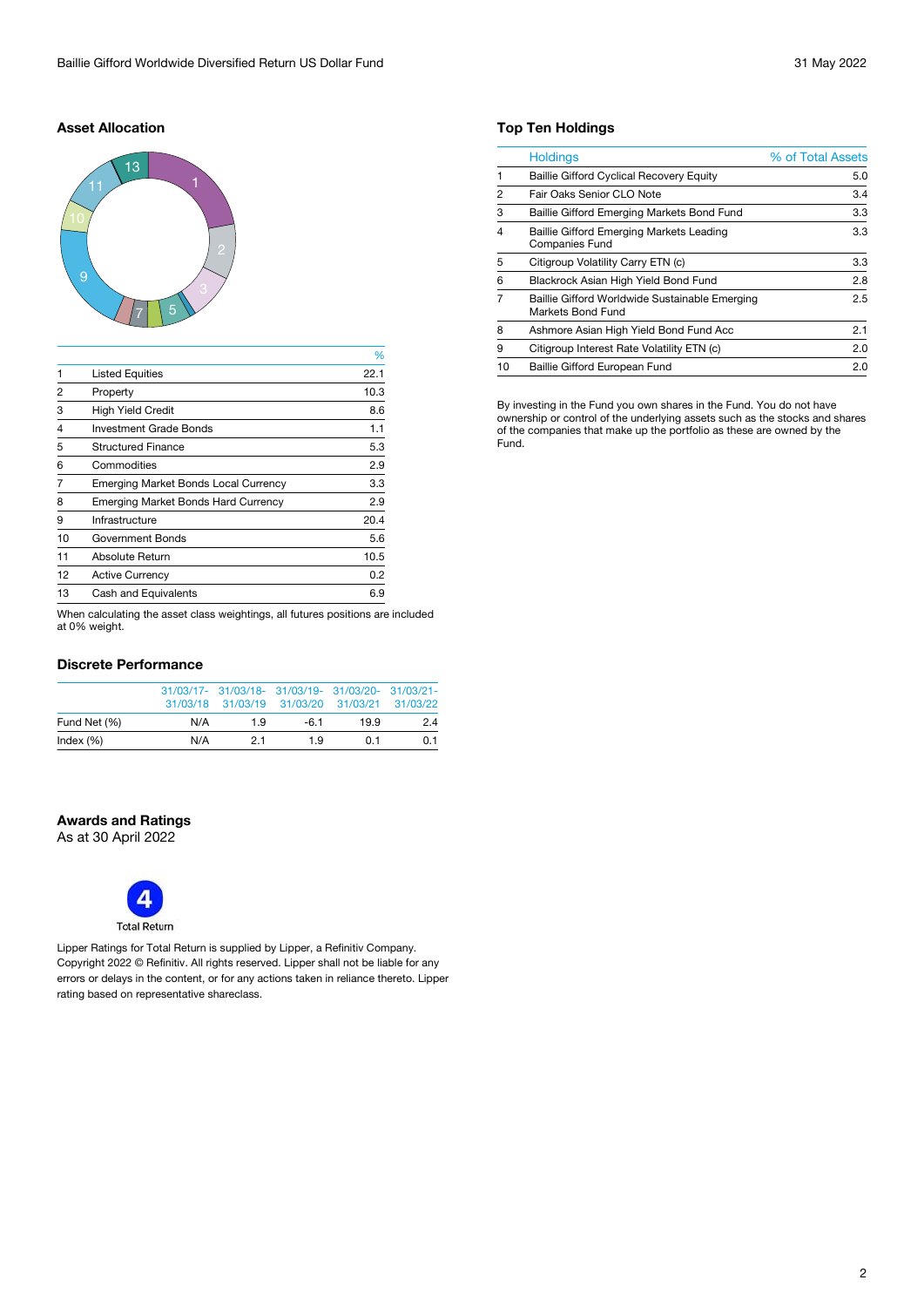#### **Risks and Additional Information**

The Fund is a sub-fund of Baillie Gifford Worldwide Funds PLC which is an established umbrella fund. Its Investment Manager and Distributor is Baillie Gifford Investment Management (Europe) Limited ("BGE"). This document does not provide you with all the facts that you need to make an informed decision about investing in the Fund. Further details of the risks associated with investing in the Fund can be found in the Key Investor Information Document (KIID), or the Prospectus.

A Prospectus is available for Baillie Gifford Worldwide Funds plc (the Company) in English, French and German. Key Investor Information Documents (KIIDs) are available for each share class of each of the sub-funds of the Company and in one of the official languages of each of the EU Member States into which each sub-fund has been notified for marketing under the Directive 2009/65/EC (the UCITS Directive). These can be obtained from bailliegifford.com. In addition, a summary of investor rights is available from bailliegifford.com. The summary is available in English.

The sub-funds of the Company are currently notified for marketing into a number of EU Member States under the UCITS Directive. The Company can terminate such notifications for any share class and/or sub-fund of the Company at any time using the process contained in Article 93a of the UCITS Directive.

Nothing in the document should be construed as advice and it is therefore not a recommendation to buy or sell shares.

The ongoing charges figure is based on actual expenses for the latest financial period. Where the share class has been launched during the financial period and / or expenses during the period are not representative, an estimate of expenses may have been used instead. It may vary from year to year. It excludes the costs of buying and selling assets for the Fund although custodian transaction costs are included. Where a share class has not been seeded an estimate of expenses has

been used. This document contains information on investments which does not constitute independent research. Accordingly, it is not subject to the protections afforded to independent research and Baillie Gifford and its staff may have dealt in the investments concerned. It is classified as advertising in Switzerland under Art 68 of the Financial Services Act ("FinSA").

This document is issued by Baillie Gifford Overseas Limited ("BGO") which provides investment management and advisory services to non-UK clients. BGO is wholly owned by Baillie Gifford & Co. Both are authorised and regulated in the UK by the Financial Conduct Authority. BGO is registered with the SEC in the United States of America, and is licensed with the Financial Sector Conduct Authority in South Africa as a Financial Services Provider. The Fund is authorised in Ireland and regulated by the Central Bank of Ireland.

BGE provides investment management and advisory services to European (excluding UK) clients. It was incorporated in Ireland in May 2018. BGE is authorised by the Central Bank of Ireland as an AIFM under the AIFM Regulations and as a UCITS management company under the UCITS Regulation. BGE is also authorised in accordance with Regulation 7 of the AIFM Regulations, to provide management of portfolios of investments, including Individual Portfolio Management ('IPM') and Non-Core Services. BGE has been appointed as UCITS management company to the following UCITS umbrella company; Baillie Gifford Worldwide Funds plc. Through its MiFID passport, it has established Baillie Gifford Investment Management (Europe) Limited (Frankfurt Branch) to market its investment management and advisory services and distribute Baillie Gifford Worldwide Funds plc in Germany. Similarly, it has established Baillie Gifford Investment Management (Europe) Limited (Amsterdam Branch) to market its investment management and advisory services and distribute Baillie Gifford Worldwide Funds plc in The Netherlands. Baillie Gifford Investment Management (Europe) Limited also has a representative office in Zurich, Switzerland pursuant to Art. 58 of the Federal Act on Financial Institutions ("FinIA"). The representative office is authorised by the Swiss Financial Market Supervisory Authority (FINMA). The representative office does not constitute a branch and therefore does not have authority to commit Baillie Gifford Investment Management (Europe) Limited.

Baillie Gifford Asia (Hong Kong) Limited 柏基亞洲(香港)有限公司 ("BGA") holds a Type 1 and a Type 2 licence from the Securities and Futures Commission of Hong Kong to market and distribute Baillie Gifford's range of collective investment schemes to professional investors in Hong Kong. Baillie Gifford International LLC was formed in Delaware in 2005 and is registered with the SEC. It is the legal entity through which BGO provides client service and marketing functions in

#### North America.

Baillie Gifford International LLC, BGE and BGA are a wholly owned subsidiaries of Baillie Gifford Overseas Limited. All information is sourced from Baillie Gifford & Co. All amounts in share class currency and as at the date of the document unless otherwise stated. All figures are rounded, so any totals may not sum.

The Fund does not guarantee positive returns. It aims to limit the extent of loss in any short term period to a lower level than equities. Investment markets can go down as well as up and market conditions can change rapidly. The value of an investment in the Fund, and any income from it, can fall as well as rise and investors may not get back the amount invested.

The specific risks associated with the Fund include:

Market values for illiquid securities which are difficult to trade, or value less frequently than the Fund, such as holdings in weekly or monthly dealt funds, may not be readily available. There can be no assurance that any value assigned to them will reflect the price the Fund might receive upon their sale.

Investment in vehicles which themselves invest in a range of assets described previously which may become illiquid may not be easily converted into cash when required.

Custody of assets, particularly in emerging markets, involves a risk of loss if a custodian becomes insolvent or breaches duties of care.

The Fund invests in emerging markets where difficulties in dealing, settlement and custody could arise, resulting in a negative impact on the value of your investment.

Bonds issued by companies and governments may be adversely affected by changes in interest rates, expectations of inflation and a decline in the creditworthiness of the bond issuer. The issuers of bonds in which the Fund invests, particularly in emerging markets, may not be able to pay the bond income as promised or could fail to repay the capital amount.

Investments may be made directly in hedge funds or, through specific investment vehicles into property, infrastructure and commodities. Returns from these investments are sensitive to various factors which may include interest and exchange rates, economic growth prospects and inflation, the occurrence of natural disasters, and the cost and availability of gearing (debt finance).

The Fund has exposure to foreign currencies and changes in the rates of exchange will cause the value of any investment, and income from it, to fall as well as rise and you may not get back the amount invested.

Derivatives may be used to obtain, increase or reduce exposure to assets and may result in the Fund being leveraged. This may result in greater movements (down or up) in the price of shares in the Fund. It is not our intention that the use of derivatives will significantly alter the overall risk profile of the Fund.

The Fund's share price can be volatile due to movements in the prices of the underlying holdings and the basis on which the Fund is priced.

Further details of the risks associated with investing in the Fund can be found in the Key Investor Information Document (KIID), or the Prospectus. Copies of both the KIID and Prospectus are available at bailliegifford.com.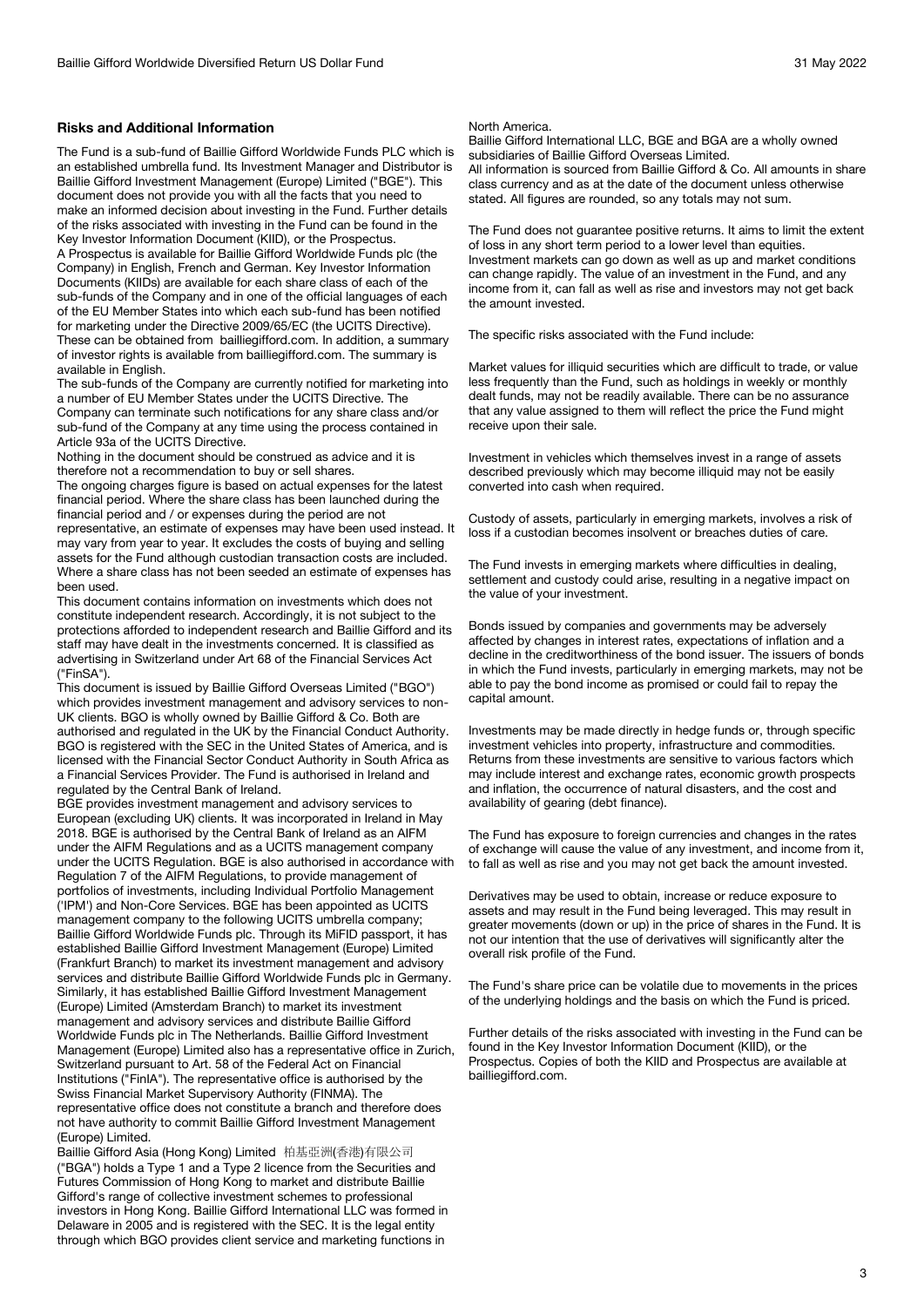#### **Awards and Ratings**

The information contained herein: (1) is proprietary to Morningstar and/or its content providers; (2) may not be copied or distributed; and (3) is not warranted to be accurate, complete, or timely. Neither Morningstar nor its content providers are responsible for any damages or losses arising from any use of this information. Past performance does not predict future returns.

#### **How to Deal**

To deal please contact your representative below or alternatively you can contact Brown Brothers Harriman direct by phone or post.

Tel Dublin: +353 1 241 7156 Tel Hong Kong: +852 3971 7156

Fax Dublin: +353 1 241 7157 Fax Hong Kong: +852 3971 7157

Address:

Brown Brothers Harriman Fund Administration Services (Ireland) Limited

30 Herbert Street, Dublin 2, D02 W329, Ireland

Further information about the Fund can also be obtained from locally appointed agents, details of which are available from the country specific pages at bailliegifford.com.

#### **Target Market**

This Fund is suitable for all investors seeking a Fund that aims to deliver capital growth over a long-term investment horizon. The investor should be prepared to bear losses. This Fund is compatible for mass market distribution. This Fund may not be suitable for investors who are concerned about short-term volatility and performance, seeking a regular source of income and investing for less than five years. This Fund does not offer capital protection.

#### **Financial Intermediaries**

This document is suitable for use of financial intermediaries. Financial intermediaries are solely responsible for any further distribution and Baillie Gifford takes no responsibility for the reliance on this document by any other person who did not receive this document directly from Baillie Gifford.